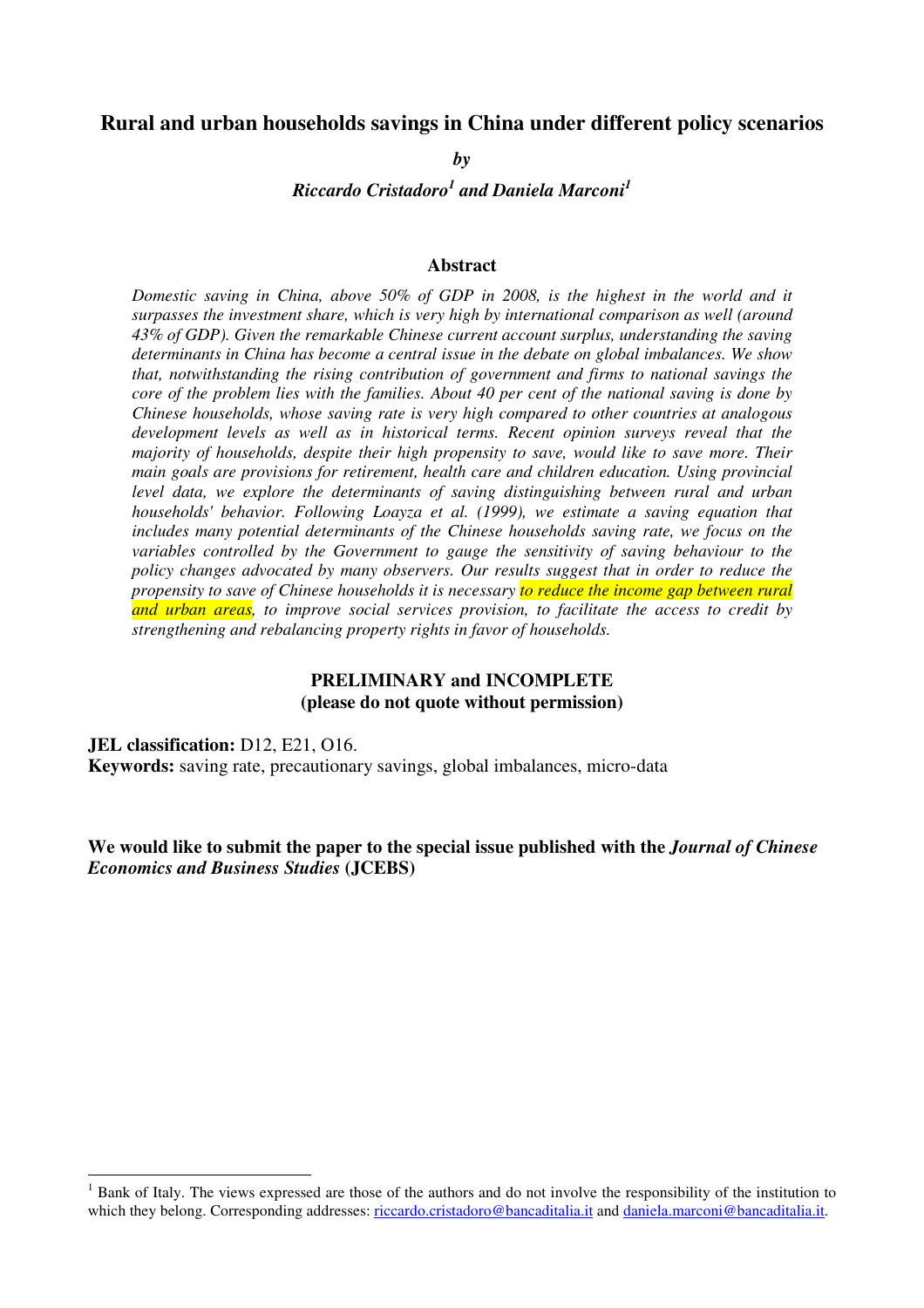#### **1. Introduction**

Domestic savings in China, well above 50 per cent of national income in 2008, are the highest in the world as a share of GDP. They have been constantly rising over the last decade, exceeding systematically investment expenditures, notwithstanding the quite sharp surge of the latter as a share of GDP, from 35 per cent in 2000 to 43 in 2008. This widening discrepancy translated into large current account surpluses. In terms of GDP, the current account surplus rose steadily as well, reaching a peak of 11 per cent in 2007 (Fig.1), with a resulting accumulation of foreign reserves close to 2.4 trillions of dollars at the end of last year (greater than annual imports and more than 50 per cent of China GDP).





*Source*: CEIC and IMF.

 $\overline{a}$ 

Private consumption, on the other hand, fell as a share of GDP, from 46.2 to 34.5 per cent over the same period, mirroring a persistent erosion of households' disposable income, that has not kept up with the fast pace of the Chinese economic expansion, as well as their rising saving rate. [*to be added: firms financing and the banking system*] All the while China grew at the remarkable pace of 10.3 per cent per year and rose from 7.2 to 11.4 per cent of world GDP (at the PPP). These figures underscore the remarkable success of the Chinese developing model so far, but they also help to draw attention to possible weaknesses and inconsistency in this growth model.

Given the relevant size and the growing importance of China in the world economy, understanding the saving determinants in China has become a central issue in the debate on global imbalances.<sup>2</sup> The world leaders and the major international institutions and think tanks repeatedly warned against the dangers of a growth model based on an ever widening current account deficit and external debt of squanderer countries and a parallel growing surplus of thrifty economies.

*Ben Bernanke famously pointed to the "global saving glut" as the culprit … Global imbalances and the crisis (Obstfeld – Rogoff),* 

 $2^2$  See, Bernanke (2005), IMF (XXXX), BIS(XXXX), Krugman (willie coyote), Visco, etc.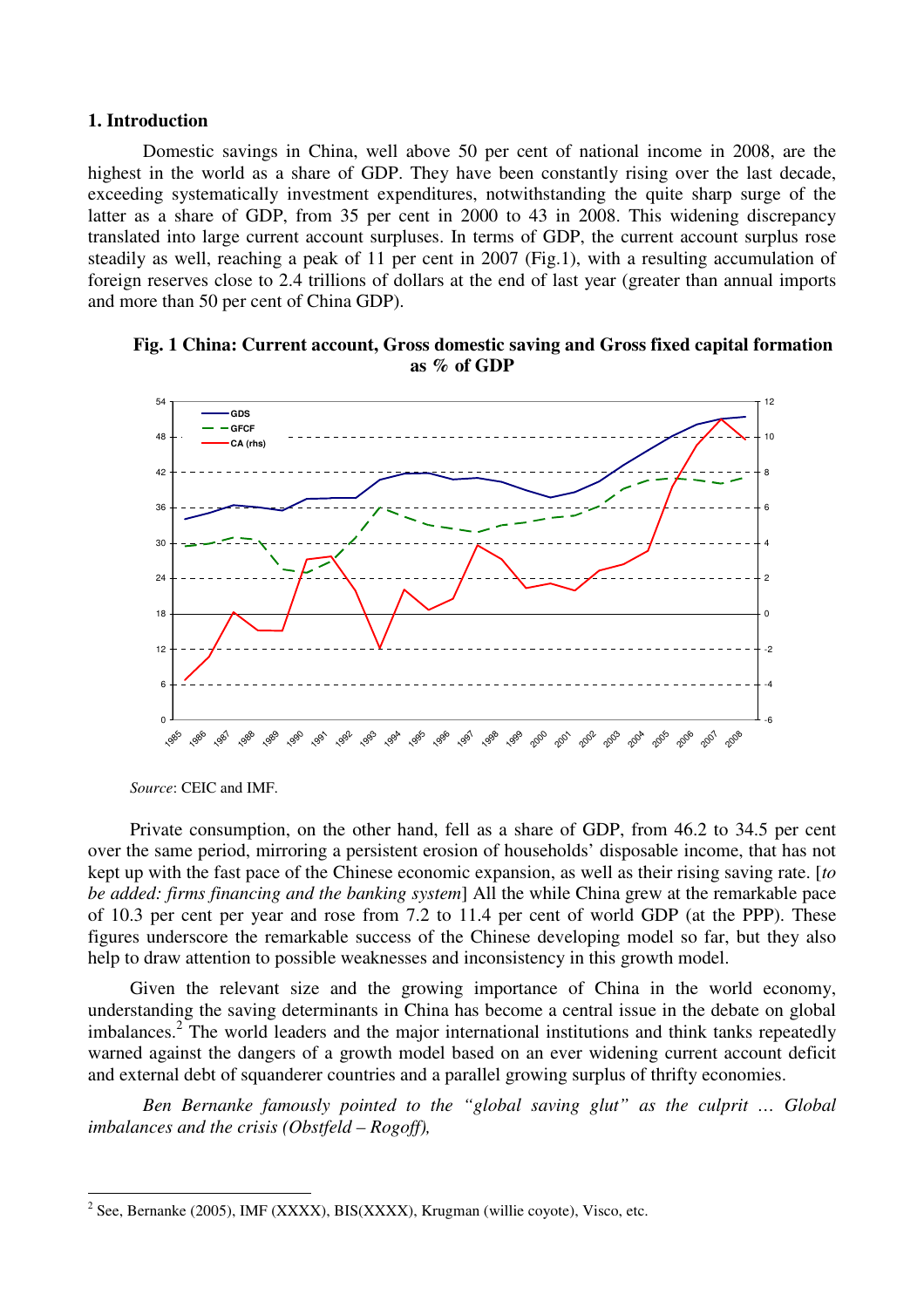*Riequilibrium, renminbi appreciation insufficient (reminiscent of big scare of Japan and pressures to appreciate the yen in the 80's<sup>3</sup> )* 

## *Analysis of survey data at provincial level. Equation, main results* **TO BE COMPLETED**

The paper is organized as follows. In the second section we address the general question of whether China is saving too much, analyzing the different dimensions along which this might be a meaningful question. In section 3 we give a closer look at aggregate data to prove that the main cause of high savings lies in the household sector; the next section briefly discusses the differences between national level data used until that point and survey data on which the following analysis is based. In section 5 the analysis of provincial data is carried out and the main possible explanations of high households savings are evaluated.

#### **2. Is China's savings rate too high?**

There are various ways in which the question "is China saving too much?" can be addressed. First of all one might want to compare China with other countries in a similar development stage to see if China, at least in some dimensions, sticks out also within this more homogeneous group; secondly one might look at the dynamic of saving to check if compared with its own past, China is saving more; finally one might ask whether the developing model followed by Chinese authorities based on high saving, high investment, low consumption, strong exports and a managed exchange rate is sustainable in the long run or some global rebalancing of demand, as advocated by many observers, is in order. $4$ 

Let us address the first point. A preliminary observation is necessary. International comparisons of saving rates are notoriously insidious: large gaps in saving behaviour across countries might be substantially reduced once relevant differences in accounting procedures and concepts are considered (see Hayashi, 1989, for a convincing case concerning US and Japan) and various definitions of "saving" can lead to different conclusions ('net' or 'gross' saving rates, domestic, private or household savings, see OECD, 2004). Further complications lay in the lack of coverage of many relevant phenomena for a sufficient time span in international statistics so that one is forced to lengthy searches in national digital archives thus increasing the risk of comparing poorly harmonized figures. The poor quality of the data also hinders the comparison, especially in the early phases of development when a coherent system of accounts is often not available. With this caveat in mind, in what follows we will rely mainly on international sources and use "gross" saving rates (i.e. inclusive of depreciation) in cross-countries comparisons.

As shown in the first two columns of table 1, domestic savings in China are much higher than those recorded in the rest of the world. This was already true at the beginning of the nineties, it became more striking by the end of this decade.

 $\overline{a}$ 

 $3$  See FT debate...

<sup>4</sup> Blanchard (2010), Blanchard and Giavazzi (2005), IMF, October 2009.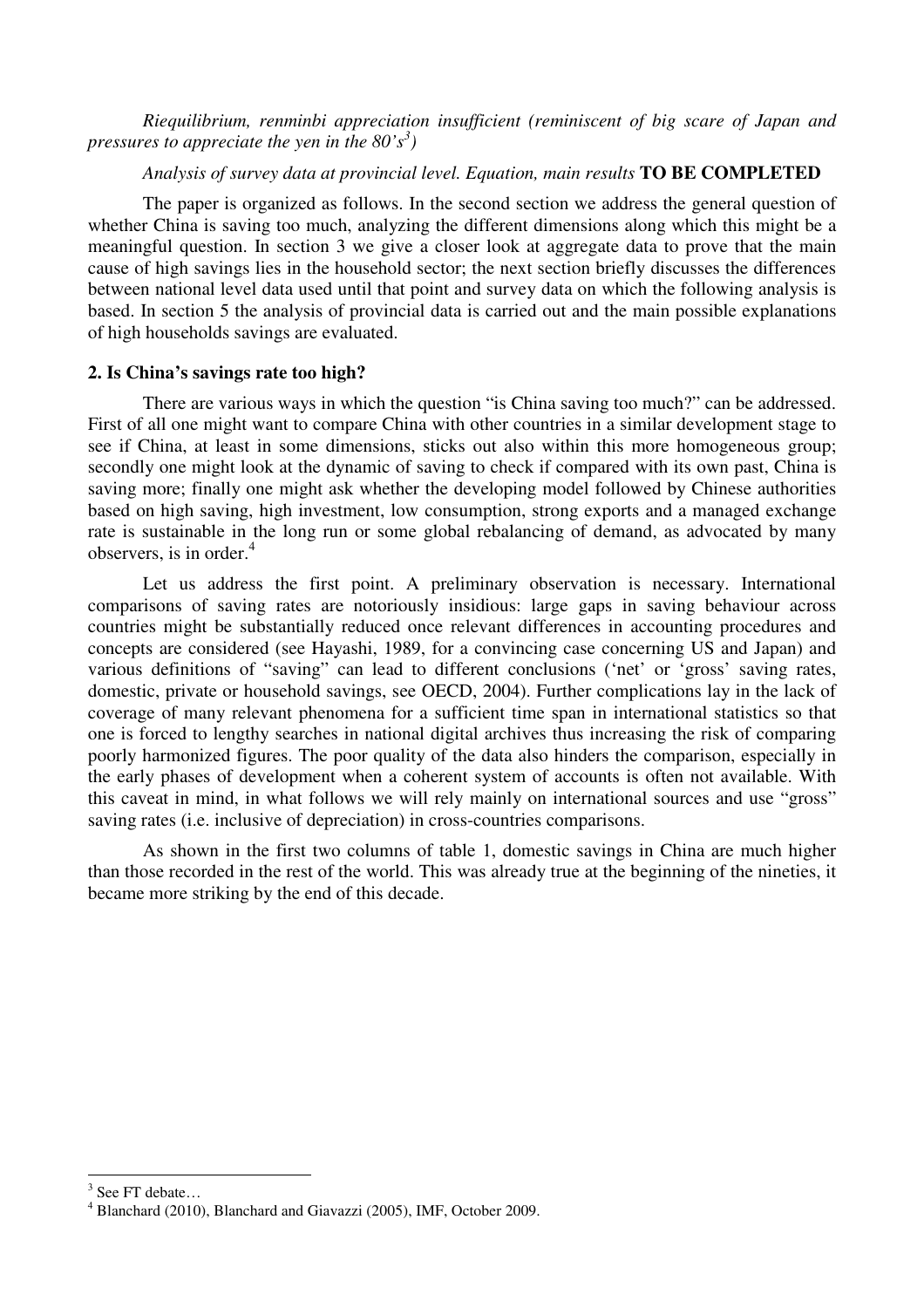|                           | Gross domestic savings (%<br>of GDP) |      | Household final<br>consumption (% GDP) |      | Industry, value added (%<br>GDP) |      | Sector value added (% GDP -<br>2007) |               | GDP per capita, PPP (current<br>international \$) |         | % growth in p.c. GDP (PPP) |        |
|---------------------------|--------------------------------------|------|----------------------------------------|------|----------------------------------|------|--------------------------------------|---------------|---------------------------------------------------|---------|----------------------------|--------|
|                           | 1990                                 | 2007 | 1990                                   | 2007 | 1990                             | 2007 | <b>Exports</b>                       | Manufacturing | 1990                                              | 2008    | overall                    | annual |
| China                     | 39.6                                 | 52.2 | 46.2                                   | 34.1 | 41.3                             | 48.5 | 39.7                                 | 34.0          | 793.5                                             | 5970.8  | 752                        | 11.9   |
| India                     | 22.7                                 | 35.2 | 65.6                                   | 54.7 | 26.9                             | 29.5 | 21.2                                 | 16.3          | 871.7                                             | 2946.5  | 338                        | 7.0    |
| Indonesia                 | 32.3                                 | 29.0 | 58.9                                   | 62.7 | 39.1                             | 46.8 | 29.4                                 | 27.1          | 1506.6                                            | 3993.7  | 265                        | 5.6    |
| Korea, Rep.               | 36.4                                 | 30.9 | 51.7                                   | 54.4 | 41.6                             | 37.1 | 41.9                                 | 27.3          | 8187.6                                            | 27657.8 | 338                        | 7.0    |
| Thailand                  | 33.8                                 | 34.1 | 56.8                                   | 53.7 | 37.2                             | 44.7 | 72.7                                 | 35.6          | 2859.2                                            | 8086.4  | 283                        | 5.9    |
| Vietnam                   | 3.3                                  | 28.2 | 84.3                                   | 66.7 | 22.7                             | 41.5 | 76.9                                 | 21.4          | 651.4                                             | 2787.3  | 428                        | 8.4    |
| Japan                     | 34.1                                 | 25.8 | 52.5                                   | 56.3 | 39.7                             | 29.3 | 17.6                                 | 21.2          | 18796.9                                           | 34129.5 | 182                        | 3.4    |
| Brazil                    | 21.4                                 | 19.3 | 59.3                                   | 60.8 | 38.7                             | 28.1 | 13.7                                 | 17.4          | 5181.7                                            | 10304.3 | 199                        | 3.9    |
| <b>Russian Federation</b> | 30.3                                 | 32.9 | 48.9                                   | 49.9 | 48.4                             | 37.7 | 30.3                                 | 18.5          | 9116.5                                            | 15922.5 | 175                        | 3.1    |
| France                    | 21.2                                 | 20.3 | 57.1                                   | 56.6 | 27.1                             | 20.4 | 26.5                                 | 12.3          | 17267.9                                           | 33058.4 | 191                        | 3.7    |
| Germany                   | 23.1                                 | 25.3 | 57.6                                   | 56.7 | 37.3                             | 30.4 | 46.9                                 | 23.9          | 18372.6                                           | 35373.9 | 193                        | 3.7    |
| Italy                     | 22.5                                 | 21.6 | 57.3                                   | 58.7 | 32.1                             | 27.5 | 29.0                                 | 18.2          | 17595.1                                           | 31282.6 | 178                        | 3.2    |
| United Kingdom            | 18.1                                 | 14.9 | 62.2                                   | 64.0 | 34.1                             | 23.0 | 26.4                                 | 13.3          | 16319.5                                           | 35467.5 | 217                        | 4.4    |
| <b>United States</b>      | 16.3                                 | 13.2 | 66.7                                   | 70.7 | 27.9                             | 21.8 | 12.1                                 | 13.7          | 23063.6                                           | 46350.4 | 201                        | 4.0    |
| High income               | 22.7                                 | 20.6 | 59.8                                   | 61.5 | 32.5                             | 25.7 | 28.1                                 | 16.8          | 17992.2                                           | 37124.4 | 206                        | 4.1    |
| Middle income             | 26.5                                 | 31.3 | 60.1                                   | 55.0 | 37.2                             | 37.4 | 32.7                                 | 21.7          | 2246.2                                            | 6213.5  | 277                        | 5.8    |
| Low & middle income       | 25.8                                 | 30.8 | 60.8                                   | 55.6 | 36.5                             | 37.1 | 32.8                                 | 21.4          | 1998.6                                            | 5369.3  | 269                        | 5.6    |
| Low income                | 8.1                                  | 15.2 | 79.6                                   | 75.0 | 21.6                             | 28.9 | 34.2                                 | 14.4          | 607.6                                             | 1351.9  | 223                        | 4.5    |

**Table 1**  International comparison of key indicators of overall economic structure and performance

Source: World Development Indicators, 2009 and authors' calculations

Even confining oneself to the other East Asian economies, countries where savings, partly for cultural reasons,<sup>5</sup> are traditionally high, China stands out with national savings that are 20 points (of GDP) higher than Korea, Indonesia and Vietnam, 15 points higher than India and 25 points more than Japan. The other striking feature that emerges from the data, is the very low level of consumption in terms of GDP, compared with all other countries (columns 3 and 4).

A closer look, focusing on Asian economies, shows that China is an outlier also considering private saving (*i.e.* domestic savings – government saving). In 2007 the Chinese private sectors saved 10 points of GDP more than the thriftiest country in the sample (see table 2). It was also well above the others in terms of capital accumulation, with a share of investment to GDP greater than 40%, that compares with rates in the mid thirties or mid twenties for most other Asian economies.

|                       | Gross private<br>savings, current<br>prices | Gross fixed capital<br>formation, current<br>prices | Net exports / GDP |  |
|-----------------------|---------------------------------------------|-----------------------------------------------------|-------------------|--|
| China, P.R.: Mainland | 43.4                                        | 41.0                                                | 9.1               |  |
| India                 | 33.5                                        | 34.2                                                | $-3.5$            |  |
| Indonesia             | 22.6                                        | 24.9                                                | 4.0               |  |
| Philippines           | 17.4                                        | 14.7                                                | 0.2               |  |
| Thailand              | 27.6                                        | 26.4                                                | 8.4               |  |
| Vietnam               | 27.0                                        | 38.3                                                | $-15.9$           |  |
| Taiwan                | 25.4                                        | 17.8                                                | 10.1              |  |
| Korea                 | 15.0                                        | 25.1                                                | 0.2               |  |
| Japan                 | 22.9                                        | 23.1                                                | 1.9               |  |

**Table 2 China and other main Asian economies: 2007**

One might object that this comparison is flawed since we are dealing with countries at very different stages of development. In table 3 we compare the performance of various economies in their takeoff phases: starting from a comparable level of development (in terms of GDP per capita)

<sup>&</sup>lt;sup>5</sup> See among other Morishima () for Japan and the Governor of PBofC, Zhou Xiaochuan (2009) for China.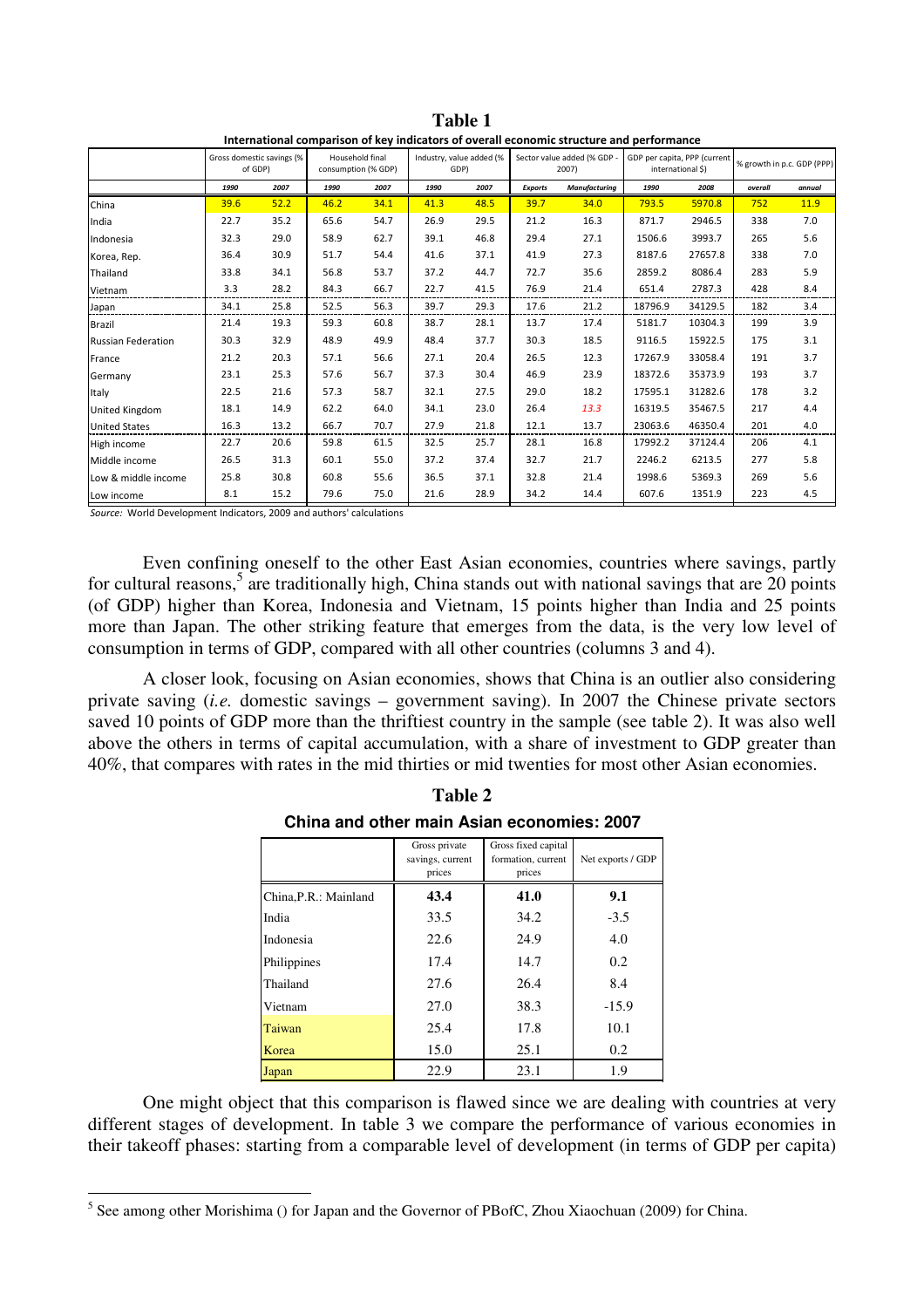till the end of the period of fast growth. Results are robust with respect to small variations in the time periods chosen (see Modigliani and Cao for a similar comparison). **TO BE COMPLETED**.

| Table 3              |           |                |     |                                    |                        |                                   |                       |          |                                                 |      |            |      |        |         |         |
|----------------------|-----------|----------------|-----|------------------------------------|------------------------|-----------------------------------|-----------------------|----------|-------------------------------------------------|------|------------|------|--------|---------|---------|
|                      |           | Average growth |     |                                    |                        | <b>GDP</b> per Capita             |                       |          | <b>Domestic Saving/GDP</b><br>PrivateSaving/GDP |      | Investment |      |        |         |         |
|                      | Period    | Per capita GDP | GDP | <b>Begining of</b><br>period value | End-of-period<br>value | <b>Begining of</b><br>period % US | End-of-period %<br>US | 2007 %US | beg                                             | end  | beg        | end  | growth | beg/GDP | end/GDP |
| China                | 1982-2007 | 6.9            | 8.1 | 1,186                              | 6,303                  | 6.5                               | 20.1                  | 20.1     | 35.3                                            | 52.0 | 30         | 43.4 |        |         |         |
| South Korea          | 1952-1979 | 6.3            | 8.6 | 835                                | 4,294                  | 8.1                               | 22.9                  | 61.4     |                                                 |      |            |      |        |         |         |
| Taiwan               | 1950-1973 | 5.9            | 9.3 | 916                                | 3,448                  | 9.6                               | 20.7                  | 66.8     |                                                 |      |            |      |        |         |         |
| Singapore            | 1959-1984 | 6.7            | 9.0 | 2,186                              | 10,938                 | 19.5                              | 54.4                  | 89.7     |                                                 |      |            |      |        |         |         |
| Hong Kong            | 1950-1973 | 5.2            | 8.1 | 2,218                              | 7,105                  | 23.2                              | 42.6                  | 99.3     |                                                 |      |            |      |        |         |         |
| Japan                | 1948-1973 | 7.9            | 9.2 | 1,725                              | 11,434                 | 19.0                              | 68.5                  | 73.2     |                                                 |      |            |      |        |         |         |
| India                | 1990-2007 | 4.6            | 6.5 | 1,309                              | 2,817                  | 5.6                               | 9.0                   | 9.0      | 22.7                                            | 37.7 | 20.8       | 33.5 |        | 24.4    | 34.2    |
| Indonesia            | 1990-2007 | 3.1            | 4.5 | 2,514                              | 4,228                  | 10.8                              | 13.5                  | 13.5     | 25.4                                            | 27.3 | 17.7       | 22.6 |        | 23.5    | 24.9    |
| Philippines          | 1990-2007 | 1.6            | 3.8 | 2,197                              | 2,877                  | 9.5                               | 9.2                   | 9.2      | 18.7                                            | 20.3 | 19.8       | 17.4 |        | 22.8    | 14.7    |
| Thailand             | 1990-2007 | 3.7            | 4.7 | 4,633                              | 8,584                  | 20.0                              | 27.4                  | 27.4     | 32.6                                            | 32.8 | 20.5       | 27.6 |        | 40.2    | 26.4    |
| Brazil               | 1990-2007 | 1.4            | 2.9 | 4,920                              | 6,196                  | 21.2                              | 19.8                  | 19.8     |                                                 |      |            |      |        |         |         |
| Italy                | 1949-1972 | 5.0            | 5.7 | 3,265                              | 10,060                 | 36.5                              | 63.1                  | 64.1     |                                                 |      |            |      |        |         |         |
| <b>United States</b> | 1900-1929 | 1.8            | 3.5 | 4,091                              | 6,899                  | 100.0                             | 100.0                 | 100.0    |                                                 |      |            |      |        |         |         |

Source: Maddison, IMF and authors computations

 $\overline{a}$ 

How does China saving behaviour compares with its own past? Gross domestic saving increased by almost 10 points of GDP over the last 20 years and a similar upward trend is shared by the private savings. With respect to the already high starting levels the last 20 years have seen an unprecedented growth is savings both by private agents and by the government.<sup>6</sup>

| Table 4               |                                             |                                              |  |  |  |  |  |
|-----------------------|---------------------------------------------|----------------------------------------------|--|--|--|--|--|
| China, P.R.: Mainland | Gross private<br>savings, current<br>prices | Gross domestic<br>savings, current<br>prices |  |  |  |  |  |
| 1990                  | 34.3                                        | 39.2                                         |  |  |  |  |  |
| 2007                  | 43.4                                        | 52.2                                         |  |  |  |  |  |
| Source: IMF           |                                             |                                              |  |  |  |  |  |

 Is the current situation sustainable in the long run? There are at least two arguments that can be put forward to demonstrate that the answer might be "no". First, as stated in the April 2010 WEO by the IMF, since in deficit countries demand is likely to remain much weaker than in the pre-crisis era "for surplus economies… the challenge is to rebalance growth from external sources to domestic sources and run smaller surpluses in the future". Recent evidence shows that the temporary reduction in current account surplus experienced by China in 2008 and the first part of 2009 was mainly compensated by an increase in investment and not by a decrease in saving, that is to say, in the equation *CA* = *S* − *I* the reduction in *CA* was mirrored by an increase in *I.* Hence the adjustment that followed the contraction in world trade did not dent China's fundamental growth strategy.

Second, even if the world were to return to the previous situation the question is: can the growing level of Chinese savings and exports be absorbed? Growing at an average annual rate of 10% (in line with the latest IMF projections and with the pace of the first decade) by 2020 China would outweigh Japan in terms of GDP not only at the PPP but also in dollar term (see table 5). Chinese GDP would account for 1/6 of world total output and its saving therefore (if stable at more than 50% of GDP) would rise from little more than 4% to 8% of world GDP.

 $6$  The trends of different sectors will be analyzed in depth in the next section.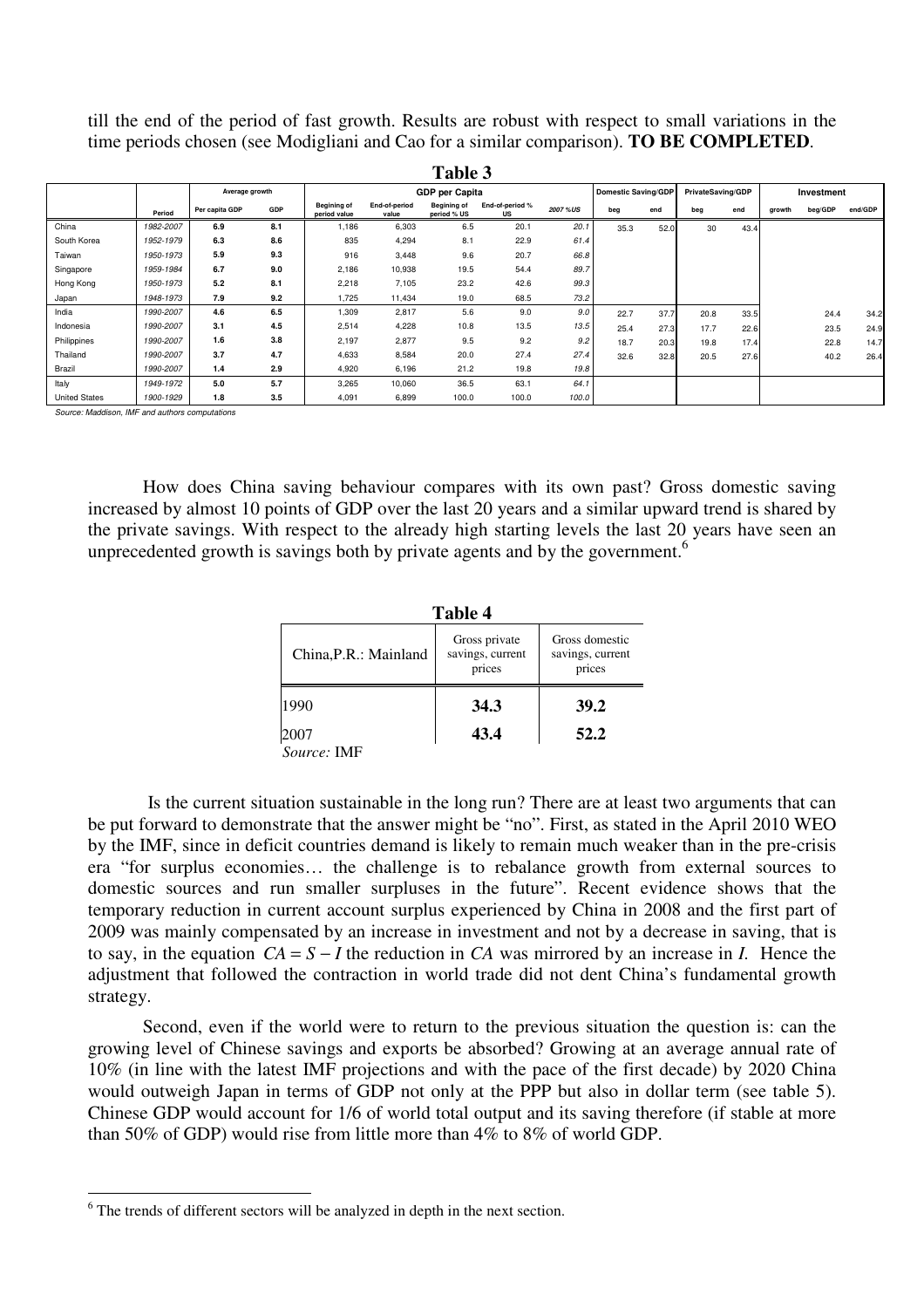|                      | World | US   | Japan | China |
|----------------------|-------|------|-------|-------|
| Annual growth rate   | 4     | 2.5  | 2     | 10    |
| Weight in 2009 PPP   | 100   | 35   | 6.5   | 12.5  |
| Weight in 2020 PPP   | 100   | 29.8 | 5.2   | 23.2  |
| Weight in 2009 US-\$ | 100   | 33.5 | 10.5  | 8.5   |
| Weight in 2020 US-\$ | 100   | 28.6 | 8.5   | 15.8  |

**Table 5** 

*Source*: IMF and authors' computations

This expansion would be financed mainly through the current account surplus and the accumulation of capital. A 10% surplus in net exports would translate in a twice as big rest of the world deficit compared with 2009. It seems highly unlikely that such a growing burden in deficit countries can be financed without rising stability risks.

Finally, the adjustment is desirable for China itself. So far the benefits of the rapid expansion have been shared unequally in China, and consumers have had the tougher deal. The mounting pressures for pay rises and the growing inequality between urban and rural families are warning signs that the system might be coming soon under stress.

## **3. A closer look at China's savings: whose saving is so high?**

Flow of funds data allow to separate the contribution to China's overall savings of the main economic (institutional) sectors: household, corporate and government.<sup>7</sup> Domestic saving S is the sum of the savings in these 3 sectors (apart from a negligible contribution from financial institutions), the overall savings to income ratio (average saving rate can thus be expressed as:

$$
s = \frac{S}{Y} = \sum_{j} \frac{S_{j}}{Y} = \sum_{j} \left[ \left( \frac{S_{j}}{Y_{j}} \right) \cdot \left( \frac{Y_{j}}{Y} \right) \right] = \sum_{j} (s_{j} \cdot y_{j})
$$
(1)

where  $S_j$  and  $Y_j$  are gross savings and disposable income in sector *j* and  $S_j$  and  $y_j$  are average saving rate and the income share of the sector, while *j* here stands for household (*h*), corporate (*c*) or government (*g*).

Approximately half of national savings is formed within the household sector. Over the 1992-2007 period households saving as a share of GDP remained quite stable at around  $20\%$ .<sup>8</sup> On the contrary corporate saving and – since 2000 – government saving rose sharply and now account for about 18 and 11 percentage points (in GDP terms) up from 10 and 4, respectively, in the early nineties (see fig. 2).

 7 Flow of funds data are available only for the 1992-2007 period.

 $8$  It actually fell below this threshold (to less than 17%) in the late nineties and early 2000's to pick up in the last part of the current decade.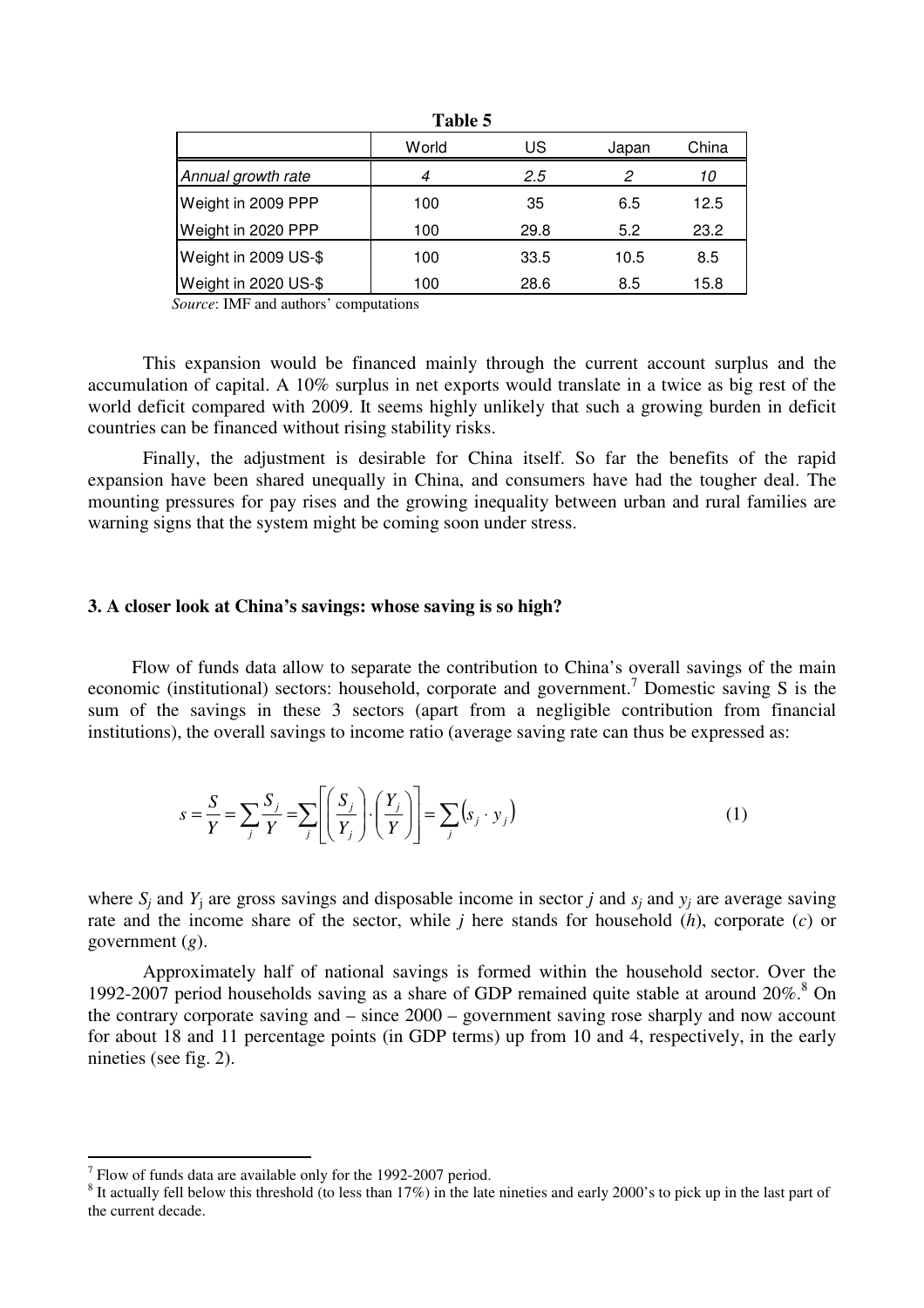**Fig. 2**



 One might therefore observe that the major driving forces behind the rise of Chinese national savings over the past 20 years can be traced back to non financial firms and to the government. While this is undoubtedly true a closer look at the data, taking stock of the decomposition in (eqn. 1), might point to a different conclusion regarding the agents' behaviour behind these numbers.



**Fig. 3 Chinese disposable income, savings and savings rates by sector**

*Source: Flow of funds data CEIC*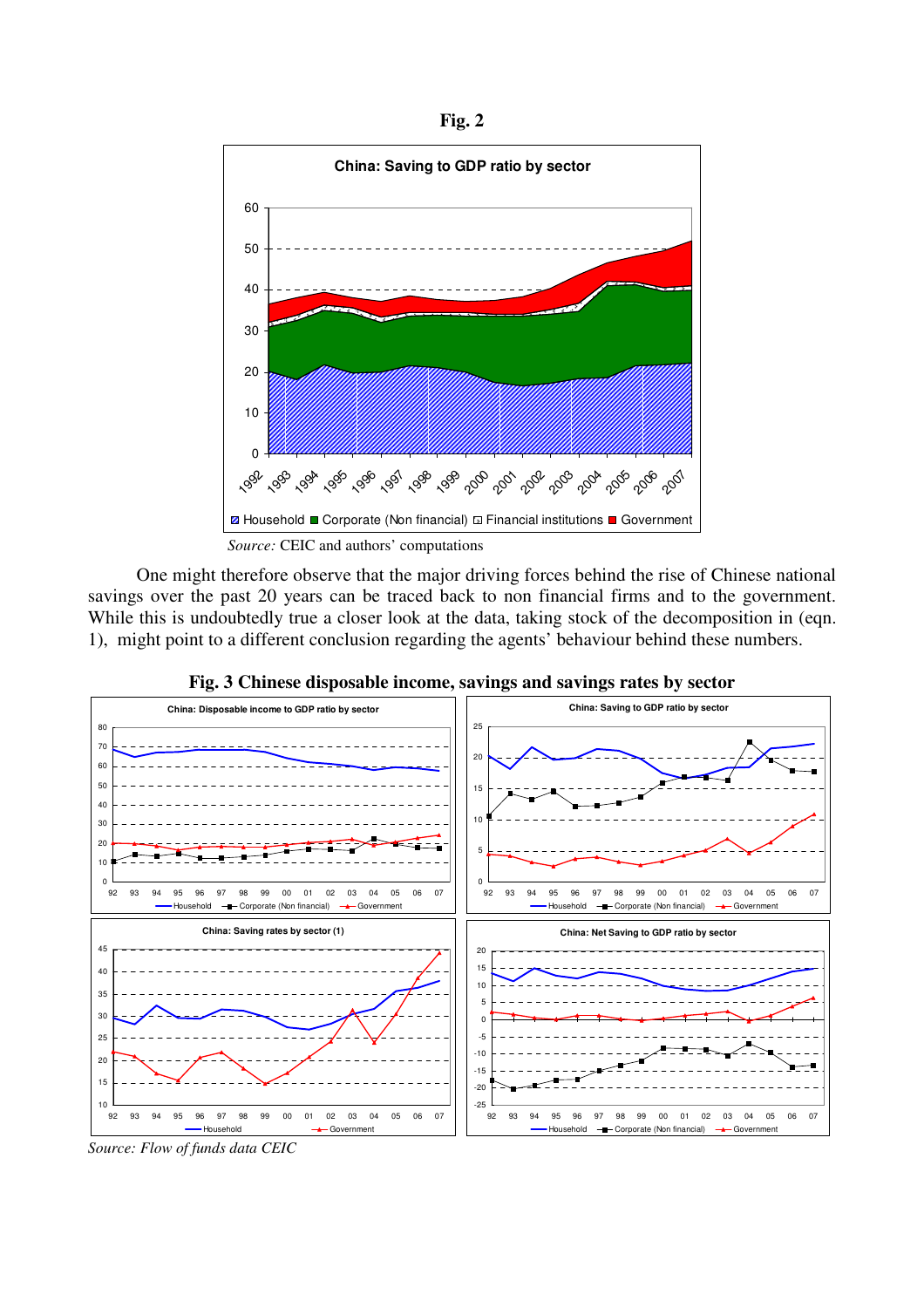In fact, during this period, household disposable income fell as a share of GDP by more than 10 points, hence, the average propensity to save for the sector as a whole, increased sharply from 29.5 to 37.9% (see fig. 3). On the other hand the growth in corporate saving is part of a global trend (see ADB, 2009 and OECD, 2007) even though "the increase in Asian corporate saving has outstripped that in all other regions in the world"<sup>9</sup>. But while this rise was in general offset by an equal decline in household saving this was not true in emerging Asia and in China in particular. Furthermore, studying microdata at a firm level for a panel of countries Bayoumi et al., 2009, conclude that there is no evidence of a peculiar behaviour of the Chinese corporate sector. Hence we can conclude that *"to understand why China's national savings rate is so high, the corporate sector is the wrong place to start. It is the high Chinese household savings that has no equal among major economies."<sup>10</sup>*

Why Chinese households save so much and what might be the impact of changes in government policies on the saving behaviour is the question we address in the remainder of the paper.

## **4. Comparability of survey data and flow of funds data**

So far we relied on aggregate figures concerning China's economy as a whole, mainly derived from national accounts and flow of funds data. In order to analyze household savings behaviour we have to turn to survey data. It is well known that national level statistics are seldom completely coherent with aggregations derived from survey and we do not expect this to be contradicted by data on China. However it is important to establish whether the main trends showed by national level data are borne also by the evidence derived aggregating micro data.



**Fig. 4 China households saving rate: flow of funds** *vs* **survey data** 

The overall time profile of aggregate households savings derived from survey response is quite similar to that of the flow of funds, in particular, both time series show the sharp increase in savings over the last decade. For the levels, though, a wide gap emerges (about 10 points of disposable income, fig. 4).

 $\overline{a}$ 

<sup>&</sup>lt;sup>9</sup> ADB, 2009, p. 55.

<sup>&</sup>lt;sup>10</sup> Shang-Jin Wei, "The mystery of Chinese savings"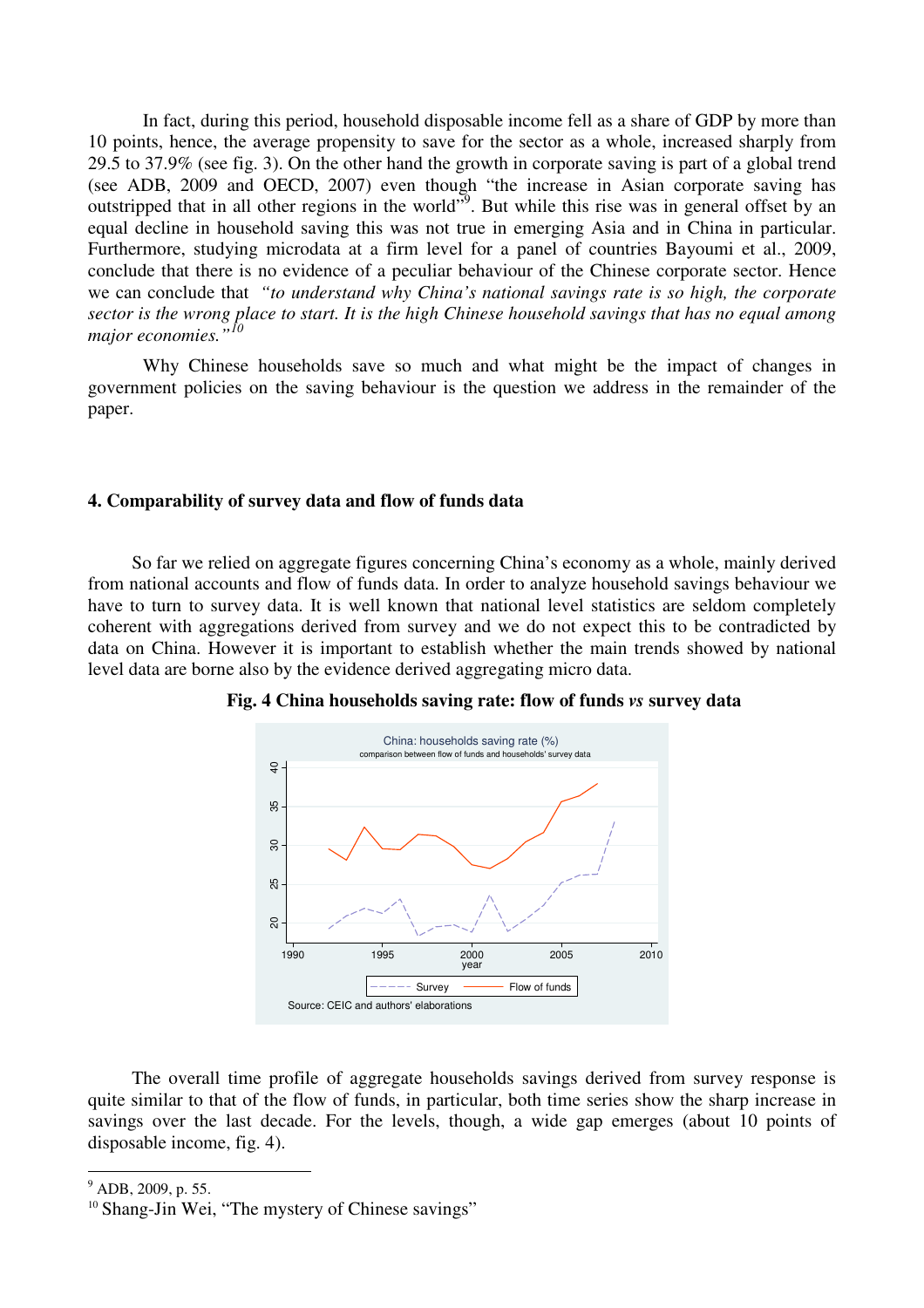Further insight can be gained by looking separately at the two determinants of the saving rate: income and saving per capita. As can be seen (fig. 5) in both cases survey data give a lower estimate in terms of levels and the gap between the series, almost constant considering disposable income, is widening in the case of savings.



**Fig. 5 China households per capita income and saving: flow of funds** *vs* **survey data**

We can conclude that while major differences exist concerning the levels of savings and savings rates of Chinese households estimated by surveys or national accounts, the main trends we are interested in, *i.e.* the sharp rise in savings, are not affected by the choice of the data. We can therefore be confident that the analysis carried of the provincial level survey data has a bearing in explaining aggregate behaviour as recorded by flow of funds statistics.

## **5. Why Chinese households are saving so much?**

#### **5.1 Recent trends of household savings**

 $\overline{a}$ 

In the last twenty years household savings in China increased faster than disposable income in both urban and rural areas. According to NSBC's household survey data, from 1991 to 2008 in urban areas household savings grew by 12.9 per cent per annum in real terms, compared to an average growth of disposable income of 10.3 per cent, pushing the saving to income ratio up from 14.5 to 28.8 per cent; in rural areas savings and disposable income grew respectively by 8.5 and 6.4 per cent and the saving rate climbed to 23.1 per cent, from  $12.6$ <sup>11</sup>. These numbers are quite impressive, not least because per capita income is on average still very low, around 4,000 dollars a year in urban areas and just 1,300 dollars in rural ones (expressed in 2008 purchasing power parities).

Although aggregate saving rates have risen in both urban and rural areas, they followed a different path over time and across provinces. In urban areas saving rates have increased steadily and quite evenly across provinces; in rural areas, instead, saving rates have been more volatile and more dispersed across provinces. Taking averages over the period 2001-2008, urban households

 $11$  According to flow of funds data the household savings reached 38 per cent of disposable income in 2007. The discrepancies between flow of funds and survey data are well known and highlighted often in the literature as puzzling. An inspection of the data reveals that survey data are more volatile and tend to underestimate both income and savings, the underestimation of the latter is more pronounced. All in all, however, the dynamics of the saving rate results quite comparable (see appendix).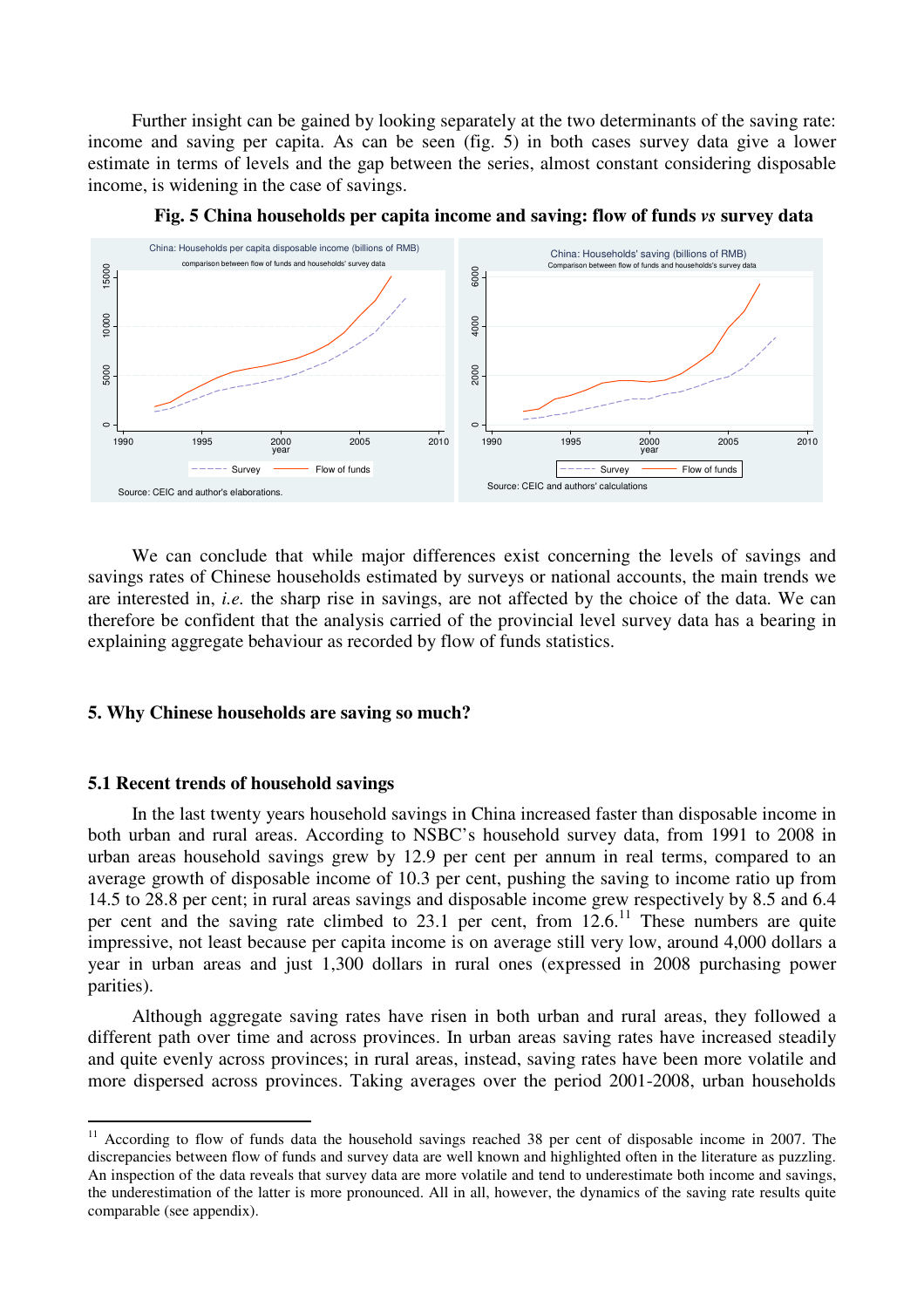saving rates ranges from 16.6 per cent in Chongqing to 30.1 in Jangsu, while that for rural households goes from 7.9 in Shaanxi to 48.8 per cent in Tianjin. Also, the saving rates of rural households, that in the past have tended to lie above that of urban households in many provinces, since 2000 have started to trend downward, in some provinces falling below that of urban counterparts (fig. 6). These trends are likely to reflect, among other things, the urbanization of youngest workers, which, despite the limitations imposed by the registration system (hukou), has probably grown considerably in the last few years.<sup>12</sup>





*Source: CEIC and author's calculations* 

 $\overline{a}$ 

A quick look to the map reveals that the households residing in the richest provinces along the coast are those that save more out of disposable income, while those residing in the in the poorest provinces located in central China in general can afford to save less, particularly in rural Shaanxi, Hunan, Yunnan and Guizhou (fig. 7).

 $12$  Unfortunately, to our knowledge, there are no data that allow to estimate internal migration flows from rural to urban areas by age. Nevertheless, it is plausible that such flows consist primarily of young working-age individuals. Assuming that those workers were formerly employed in rural areas, when they move to urban areas the working-age population in rural areas decreases and so does the average saving rate there, while in urban areas, where such a population increases, the average saving rate tends to increase.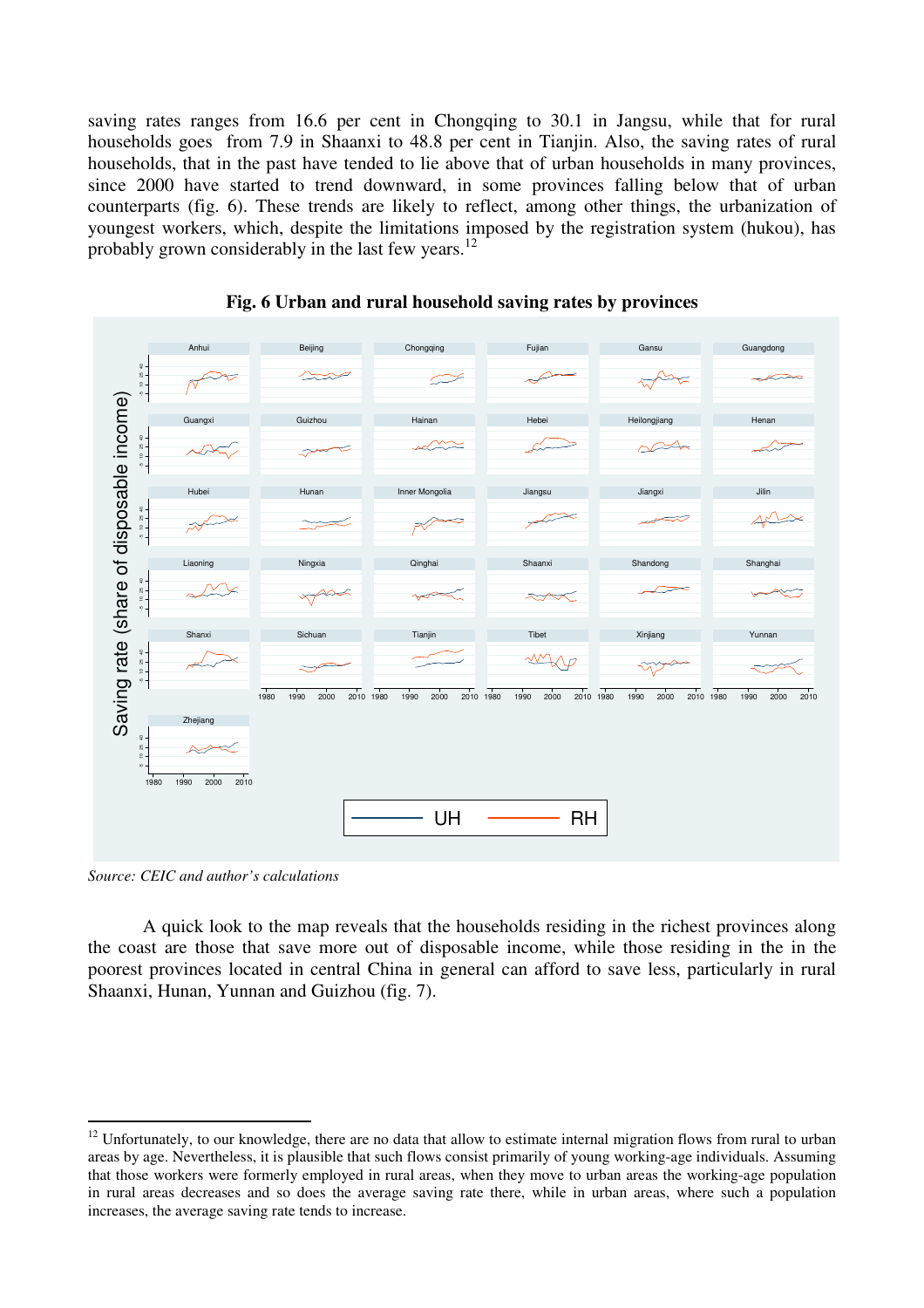## **Fig. 7 Map of urban and rural household saving rates by province**



(.4,.45] (.35,.4] (.3,.35] (.25,.3] (.2,.25] (.15,.2] (.1,.15] [.05,.1]

Household saving rate in rural areas (2001-2008 average)

Chongging

Guizhou

Sichuan

Yunnan

Guangxi Guangdong

Hubei Hunan

Hainan

Fujian

Zhejiang

Jiangxi

*Source: CEIC and authors' calculations* 

(.4,.45] (.35,.4] (.3,.35] (.25,.3] (.2,.25] (.15,.2] (.1,.15] [.05,.1]

 $\overline{a}$ 

## **5.2 Searching for the determinants: demographic changes and the life cycle hypothesis (LCH)**

Anhui

Jiangxi

Fujian

Shanghai

Zhejiang

Chongqing

Guizhou

Sichuan

Yunnan

Guangxi **Guangdong** 

Hubei Hunan

Hainan

Searching for the determinants of the households' saving behavior in China, one important candidate is the age structure of the population. Following the population control measures introduced by the government in 1979, namely the so called "one-child-policy", the age structure of the population has changed rapidly in China. In particular, according to United Nations (UN) in the last thirty years the young dependency ratio, given by the ratio of population aged 0-14 to the working-age population (15-64), has reduced dramatically (from 59 per cent in 1980 to 28 per cent in 2008) while the old dependency ratio (the ratio of population aged 65 or older to the working-age population) has slightly increased (from 8 to 11 per cent), therefore the gross dependency ratio (young plus old) actually declined over time.

In 2010 the share of working-age population to total population in China reached 71.9 per cent, a very high share by international comparison;<sup>13</sup> it was below 60 per cent in 1980. According to the life cycle hypothesis (LCH), as the saving rate rises progressively during the working life reaching its peak in the middle of it, the increase in the proportion of the working-age population in China could be one of the major causes for the observed pattern for savings (Modigliani and Cao, 2004).

It is worth saying, however, that, if the increase in the proportion of the working-age population is an important factor affecting household savings in China, such a factor is, indeed, only temporary. According to UN projections, in fact, starting from 2020 the share of working-age population will start to decline progressively, due to a more rapid ageing of Chinese population, therefore, the number of savers will reduce while that of dissevers will increase, gradually reducing the aggregate saving rate.

If we look at the evolution of dependency ratios across provinces, available from national statistics from 1995 on, the dispersion within the country is quite large (Fig. 8).

<sup>&</sup>lt;sup>13</sup> According to UN data, since 1950 such a high share was never reached in countries like Japan, United States or Western Europe, while India is projected to reach a maximum value of 69.6 for this proportion only in 2040.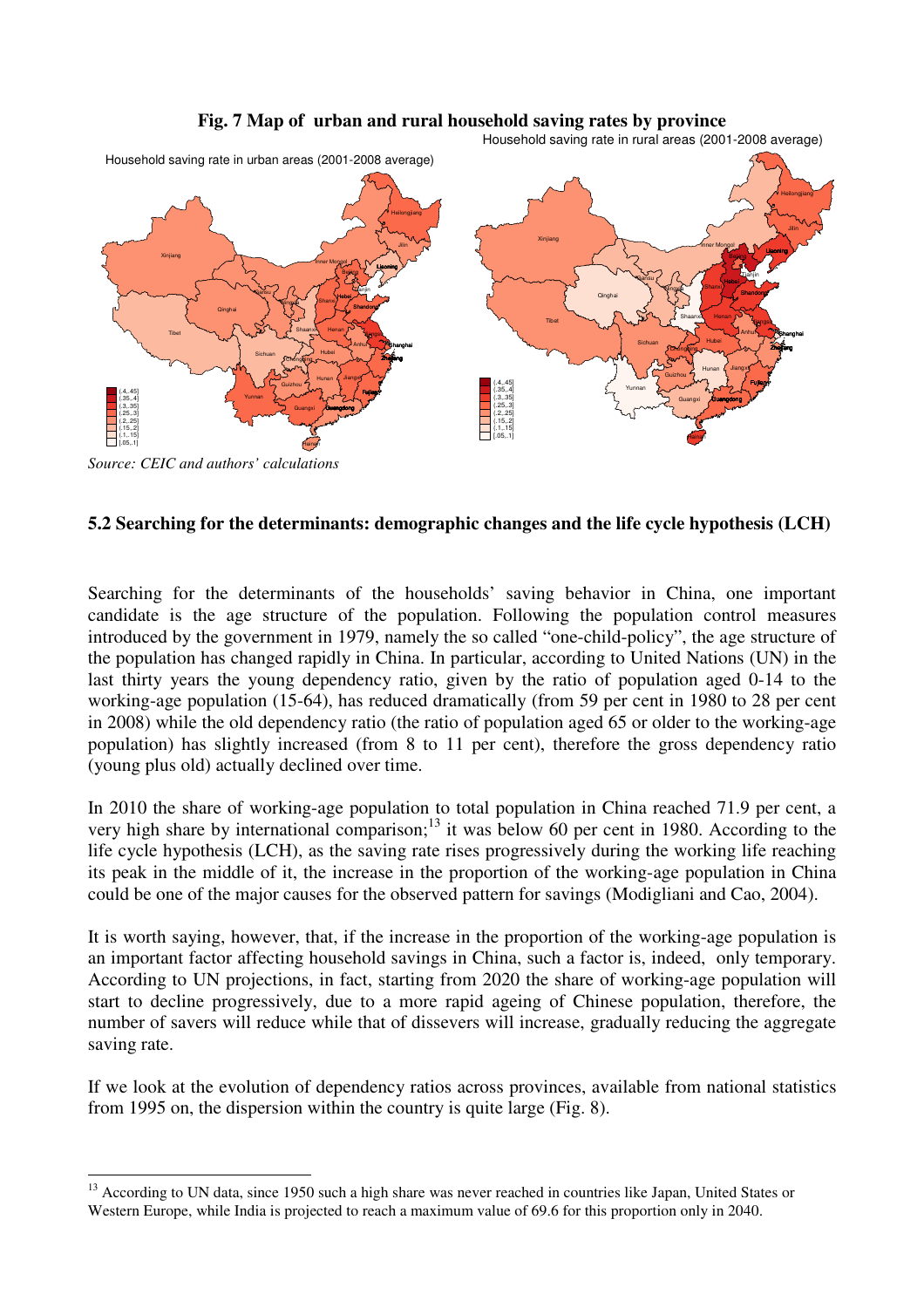

## **Fig. 8 Evolution of dependency ratios by provinces**

*Source: China Statistical Yearbook, various years.* 

Empirical analysis testing for the life cycle hypothesis in China found mixed evidence. Modigliani and Cao (2004) by looking at aggregate data confirm the validity of the hypothesis; Horioka and Wan (2007) using provincial-level data for rural and urban household find only a weak evidence of it and finally Chamon and Prasad (2008) using household-level data find no evidence at all; and, indeed, they find that, in contrast to what the LCH would predict, the saving rates in urban China have increased across all demographic groups, following a u-shaped age profile, with saving rates being higher among the youngest and the oldest.

Looking at simple correlations in our panel of 31 Chinese provinces over the period 1995-2008 households saving rates and young dependency ratios show a mild, though significant, relationship. Correlations are negative and generally stronger for urban households, on average equal to -0.5, and weaker for rural ones (-0.15). Such correlations become almost zero if we look only at the crosssection of provinces. It seems, therefore, that the LCH can perhaps explain long-run aggregate trends but not cross-sectional variations within Chinese provinces or households.

## **5.3 Searching for the determinants: income levels and growth**

Another variable that is usually considered an important determinant of the saving-to-income ratio is the level of income. At low levels of income there is little or no room for savings as households can just afford a subsistence level of consumption. As income increases consumption needs increases proportionally less and the saving rate is higher.

If we look at the pattern of saving rates across provinces in China we find that in urban areas it follows quite closely that of real per capita income (on average the correlation coefficient is equal to 0.6); in rural areas, instead, saving rates often have tended to diverge from net income (the correlation coefficient is on average equal to  $0.3$ ).<sup>14</sup> As a matter of fact, rural households saving rates are much more dispersed across provinces and more volatile over time, presumably reflecting greater income disparities across provinces and higher income uncertainty over time.

## **Fig. 9 Evolution of saving rate and real disposable income by provinces**

 $\overline{a}$ <sup>14</sup> Controlling for region-specific fixed effects, a simple regression of the saving rate on the log of real per capita income to fit urban household data better than rural ones (the adjusted-r-squared is equal to 0.71 and 0.61 respectively).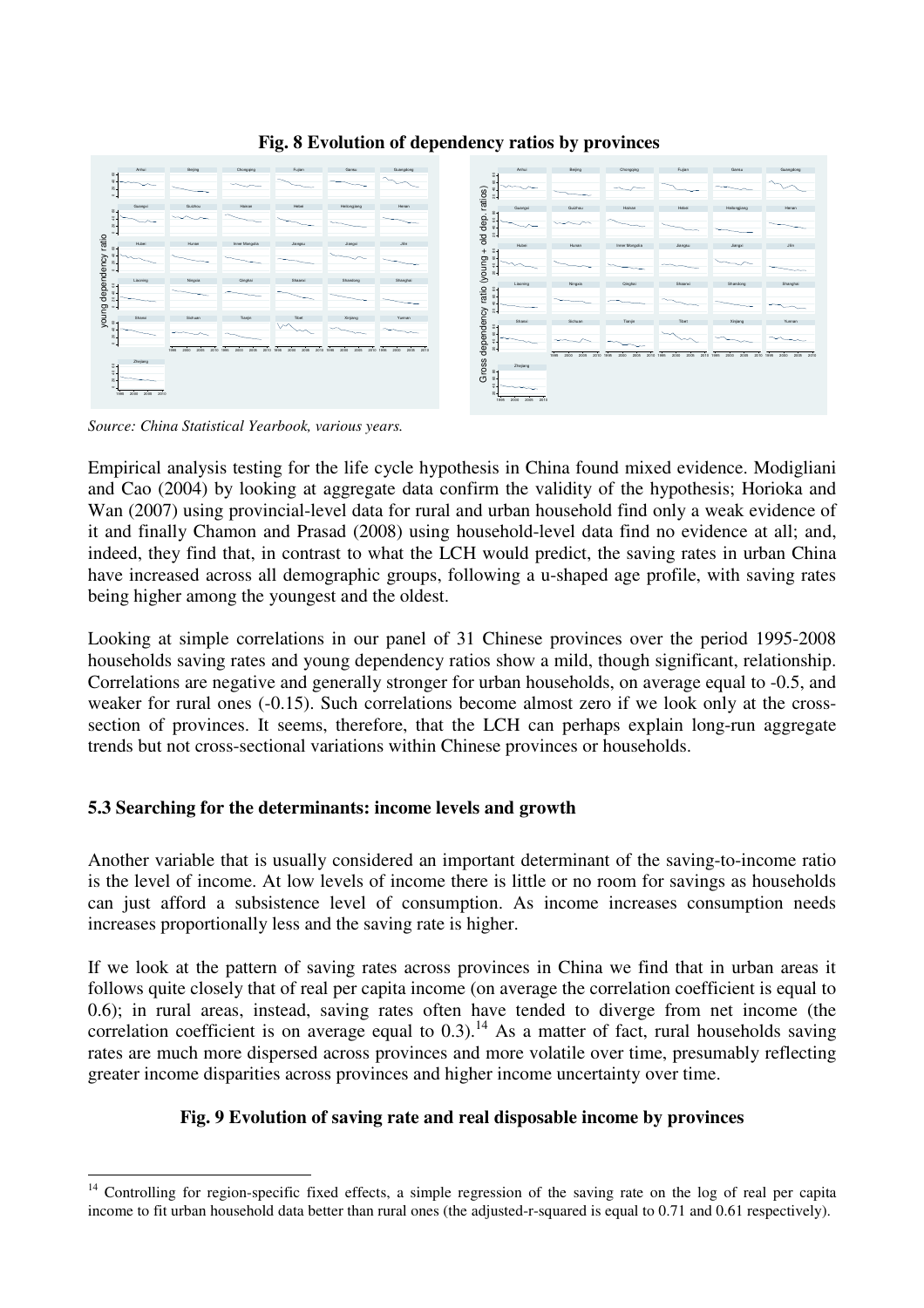#### **Urban households Rural households**



*Source: CEIC and authors's calculations* 

Several theories also consider the role of income growth. At aggregate level the relationship between saving rates and income growth is positive; in standard growth models the direction of causation goes from saving rates to growth rates. The evidence, however, suggests that the causation could also run in the other direction, with the saving rate responding to income growth, both at aggregate and microeconomic level (Carroll, 2001). The LCH reconciles the evidence with the theory arguing that in fast growing economies, like China, young generations in their saving phase being much richer than older generations in their dissaving phase push progressively up the average saving rate of the economy. Additional refinements to the theory include the habit formation hypothesis (HFH) according to which individuals cares about both the level and the rate of growth of consumption, smoothing the two. As a consequence, following a positive (negative) income shock consumption adjusts slowly and the saving-to-income ratio increases (decreases).

Indeed an inspection of our provincial data reveals that the correlation between the saving rate and income growth is positive for urban households but negative for rural ones. Simple correlations do not represent of course conclusive evidence about the relationship between variables, as they may be spurious or distorted by other factors, however they offer a preliminary evidence of the fact that the saving behavior in urban and rural China is indeed different.



**Fig. 10 Evolution of saving rate and real disposable income growth by provinces**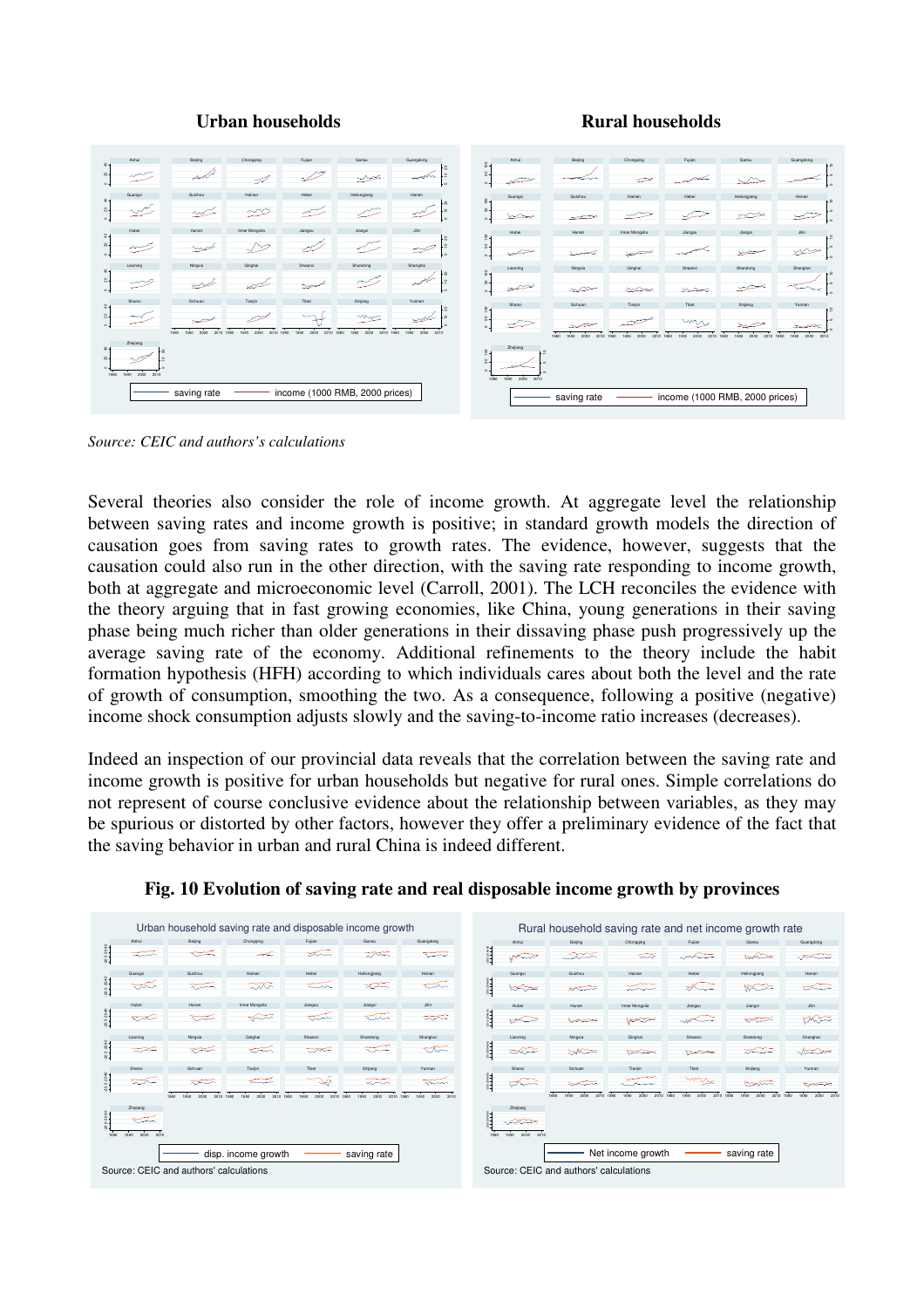## **5.4 Searching for the determinants: precautionary saving**

A number of studies suggest that the precautionary motive is one of the major driver of household savings in China.

Since the introduction of the reforms, in 1978, aimed at transforming China into a market economy, traditional safety nets have progressively eroded in both rural and urban areas, increasing the need for individuals to save in order to self-insure against adverse shocks. In China, as well as in many other Asian countries, children have the obligation to take care of the elderly, not only by social norms but also by law.

In rural areas, where no other forms of government support was in place until very recently, elderly have traditionally relied on their children; however, the rapid urbanization of younger generations together with the evolution of social norms have progressively put at risk such an extended-family arrangement (OECD 2010). In 2009 the government launched a new rural pension scheme, aimed at providing a universal coverage by 2020. The chosen level of benefits, however, are very low, reaching at most 35% of average household income in the area of the contributor.

In urban areas, instead, the pension system, previously based on state-owned enterprises (SOEs), where the majority of urban workers were employed in the past, has been subjected to significant changes in the last fifteen years. The downsizing of the public sector and the restructuring process of the SOEs has led to a drop in the number of workers and to a gradual dismantling of benefits for those still employed there; the burden of social spending has been shifted from enterprises to local governments.<sup>15</sup> The new pension system has set the replacement rate at 58.5% of average earnings on retirement, down from 80% in the pre-reform period. Such a replacement rate, however, will be hardly reached, as the interest rate used to revalue part of the contributions is considerably lower than the rate of growth of average wages. In 2005 the ratio of the average pension to the average wage was 49% (it was 77% in 1990) and it is projected to decline further, provoking a considerable cut in the pension wealth for the youngest cohort in the labor force (OECD 2010).

According to the recent OECD Survey (2010), while almost all the workers employed in SOEs are covered under the new pension system, the participation is much lower for workers employed in private enterprises and almost nil for self-employed and workers without labor contract. These last two categories, which account for 66% of total employment in urban areas, are largely composed by immigrants. In 2007 the participation rate into the urban pension system was estimated to be around 61%. One important reason why workers may choose not to participate is because the system is fragmented in thousands of different municipal systems. As different municipalities have different dependency ratios, contribution rates differ among them while benefits are still hardly portable from one municipality to the other. For highly mobile workers the lack of portability represent a strong limitation.

Another important source of anxiety is represented by health care expenditures. Analogously to the pension system, the health care system is managed locally: medical insurance is based on local schemes and insured patients can access health care only in the area of residency. As a consequence, migrant workers and their family have no coverage in the city where they live if they are not resident there. Medical care outlays have grown fast in recent years, impacting uninsured as well as insured people, which still have to pay 45% of their own medical expenses (OECD, 2010).

 $\overline{a}$ 

 $15$  In 1978, out of 95 millions of urban workers 75 were employed in SOEs, enjoying generous benefits, for pensions, health insurance, schooling and housing. In 2008 65 millions of urban workers, out of 302, were employed in SOEs, with considerably lower benefits.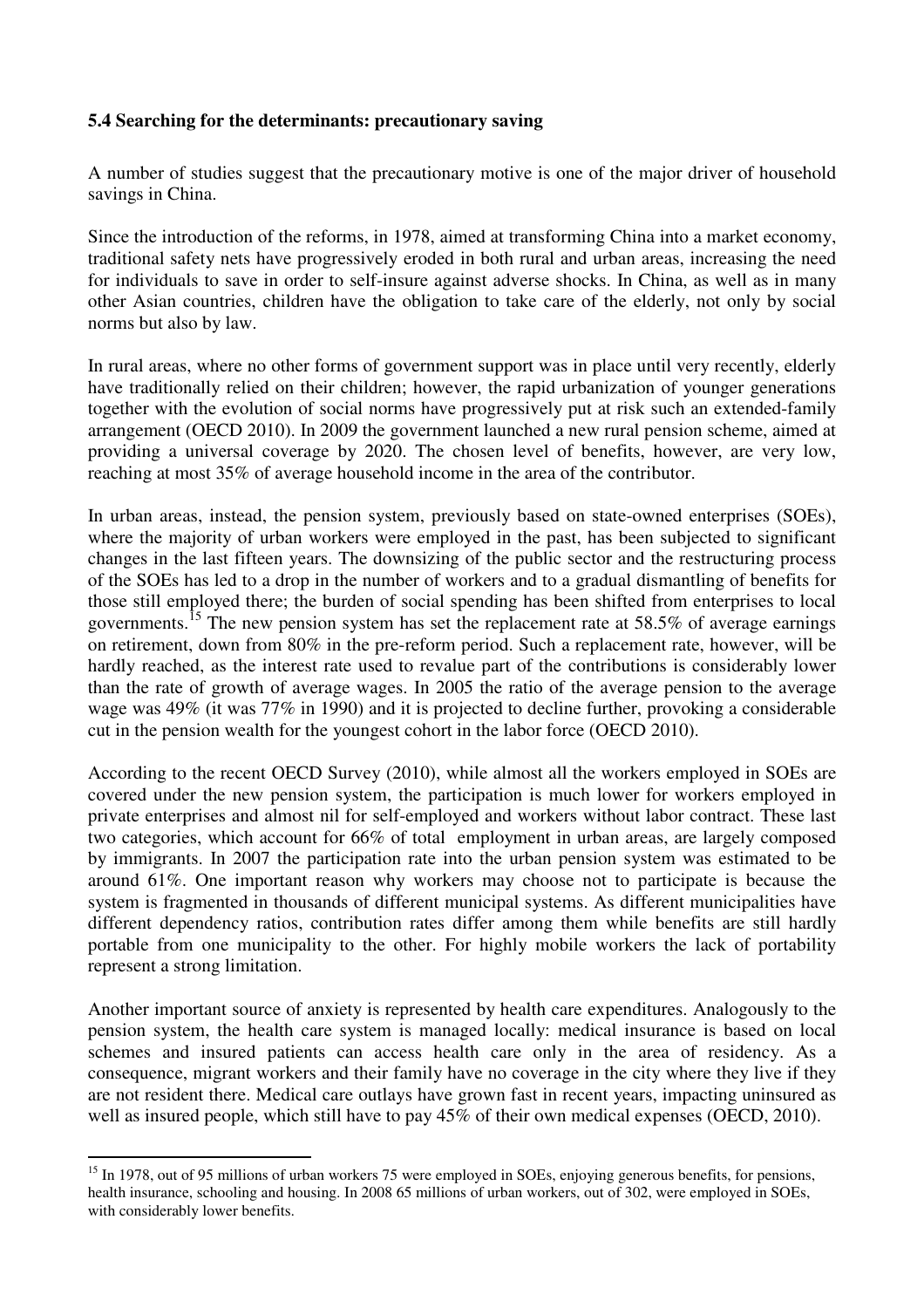It is difficult to quantify how much of the household saving is due to precautionary motives. Jin et al. (2009) estimated the impact of the mid-1990 pension reform on urban savings and have found that it increased the saving rate by 6 percentage points for young cohorts and by 3 percentage points for the cohort aged 50-59. Barnett and Brooks (2010) estimated the impact of government spending on health care on household's savings and found that in urban areas for each yuan increase in government health spending savings decrease by 2 Yuan. Balducci et al. (2010) based on a panel of 24 OECD countries find a negative non-linear relationship between government social spending and household saving rate. Applying the estimated coefficients to China, they find that a 1 percent of GDP increase in social spending could reduce savings by 0.6-1 percent of GDP. The impact of heath spending could be much higher, around 2 percent of GDP, while a one percent increase in education spending could reduce saving by 1.3 per cent of GDP. Therefore, as found also in Chamon and Prasad (2008), precautionary motive can help to explain the high saving rate of elders, for which health care expenditures are of a growing relevance, as well as of young households with children for which education spending could be a major saving motive.

## **5.6 Regression results**

 $\overline{a}$ 

In order to assess the significance of the main determinants of the household saving behavior singled out in the previous section we run regressions on household survey data for a panel of 29 Chinese regions over the period 1995-2008.<sup>16</sup> We run separate regressions for urban and rural household. Our aim to compare our results particularly with those in Baldacci et al. (2010), using data for China. We estimate the following equation:

$$
SR_{it}^h = \alpha^h + \mathbf{X}_{it}^{\dagger} \beta^h + G_{it}^{\dagger} \gamma^h + v_i^h + \varepsilon_{it}^h
$$

where *h* denotes the type of household (h=urban, rural); *i* and *t* denote region ( $i=1,...29$ ) and year (*t*=1995-2008). The dependent variable is the household saving rate, defined as *disposable income − consumption* \*100. X is a vector of explanatory variables and includes: *disposable income*

household real disposable income growth (**RDY\_G**); the log of household real disposable income at the beginning of the period (**Log\_RDY**); the log of household real disposable income at the beginning of the period squared (**Log\_RDY^2**); the regional young dependency ratio (**DR\_young**) the regional old dependency ratio (**DR\_old**). G is a vector of regional government spending variables in percent of regional GDP. G includes: total government spending excluding health care and education (**GE\_exSS**) and its squared level (**GE\_exSS^2**); the sum of government spending in health care and education, that we use as a proxy of social spending, (**GSS**) and its squared level (**GSS^2**). Unfortunately social security spending is available only for the last two years, so we could not include it. To smooth out some business cycle variability all variables are expressed as 3 year moving averages and all explanatory variables are lagged by 2 periods. Regression results are reported in table XX.

<sup>&</sup>lt;sup>16</sup> China has 31 provinces, we excluded Tibet and Chongqing because data were missing for several years.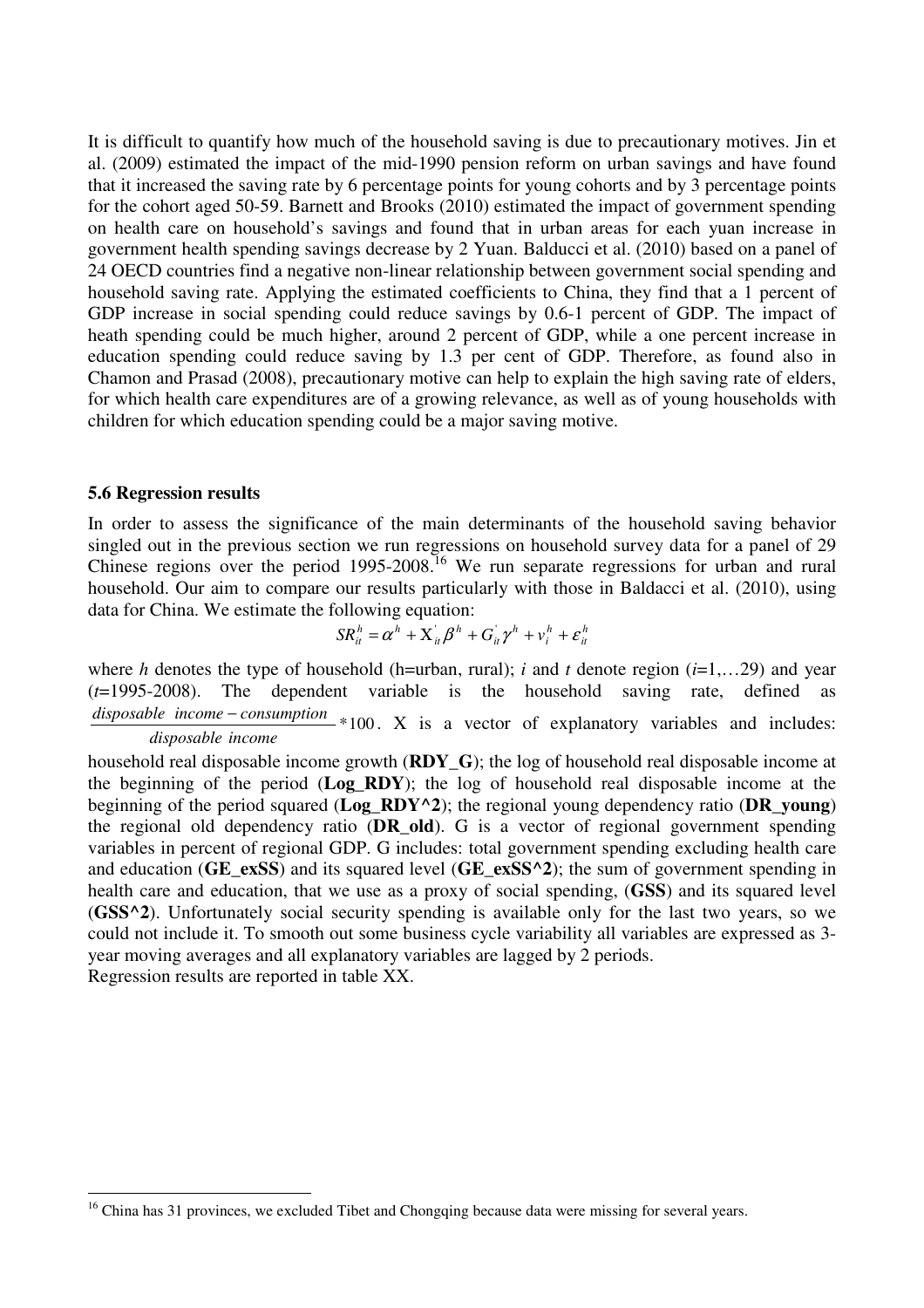| <b>Explanatory variables</b> | <b>Urban Household</b> | <b>Rural Household</b> |  |  |
|------------------------------|------------------------|------------------------|--|--|
| RDY_G                        | $0.14***$              | $-0.1$                 |  |  |
| Log_RDY                      | 8.7                    | 8.68                   |  |  |
| Log_RDY^2                    | 0.65                   | 2.71                   |  |  |
| DR_young                     | 0.12                   | $0.43***$              |  |  |
| DR_old                       | $-0.13$                | $-0.98**$              |  |  |
| GE_exSS                      | $-0.56*$               | $-0.10$                |  |  |
| GE_exSS^2                    | 0.01                   | $-0.004$               |  |  |
| <b>GSS</b>                   | $3.83**$               | 0.91                   |  |  |
| $GSS^2$                      | $-0.20*$               | 0.03                   |  |  |
| Regional dummies             | <b>YES</b>             | <b>YES</b>             |  |  |
| Observations                 | 301                    | 301                    |  |  |
| Adj-Rsquared                 | 0.86                   | 0.86                   |  |  |

**Table XX. Household saving in rural and urban China: panel regression on 29 provinces in China, 1995-2008** 

Note: Standard errors are robust**.** Asterisks indicate the significance level (\*\*\* stands for 1 percent; \*\* stands for 5 percent; \* stands for 10 percent).

Preliminary results confirm that the determinants of the household saving behavior are very different between rural and urban China.

The growth rate of disposable income has a positive effect on the saving rate only for urban households, indicating that consumption tends to adjust slowly in urban areas where households are likely to be less credit constrained and well above a subsistence level of consumption. In contrast to what simple correlations show, once we control for other effects, the initial level of income do not play any significant role in explaining the saving rate across provinces in rural and urban China.

Again, in contrast to what simple correlations reveal, demographic variables play a significant role only in rural China, where a higher young dependency ratio tend to increase the saving rate of households while a larger proportion of elders tend to reduce it. These findings do not contradict either those in Modigliani and Cao (2004), nor those in Chamon and Prasad (2008), as the former was based on aggregate data, while the latter on survey data for urban households.

Turning our attention on our variables of interest, government spending, the first thing to note is that these variables are not significant in the regression for rural households. One explanation may lie in the counterbalancing effect exerted by the fact that in rural areas government spending, largely performed by local governments (which represents 70 per cent of total government spending), is mainly financed through revenues from land confiscated to farmers and to be sold for commercial use (see also Marconi and Santoro, 2006). As far as urban households are concerned, the effect of general expenditure (excluding education and health care, GE\_exSS) is different from that of social spending (GSS). The former tend to reduce the saving rate linearly, a 1 percentage point of GDP increase in public expenditure tend to reduce the saving rate of urban households by 0.56 percentage points. As urban household income represents at least 72 per cent of total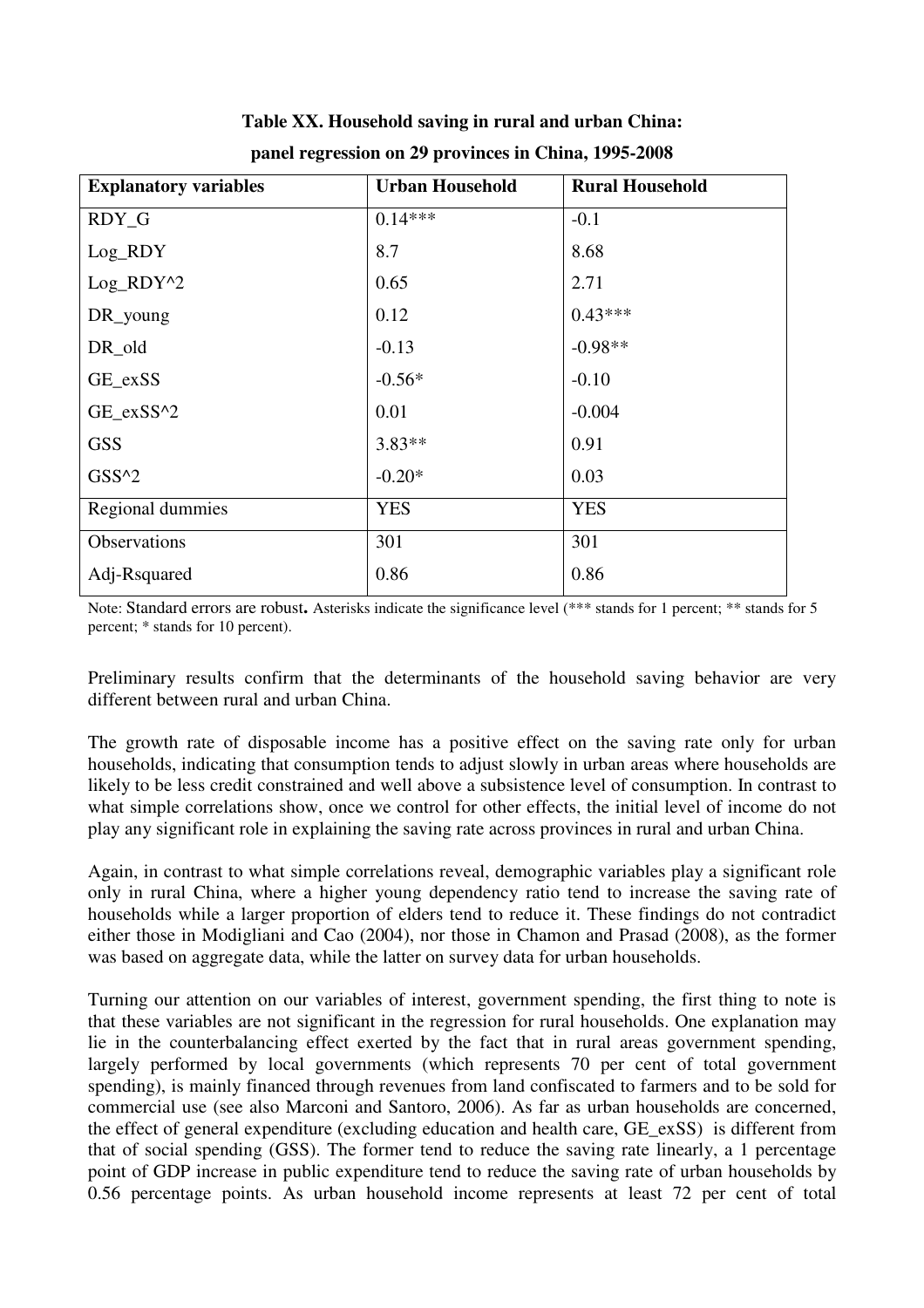household disposable income in China and the latter is about 54 per cent of GDP, we might conclude that a 1 percentage point increase of government expenditure (excluding education and health care) could reduce savings by 0.22 per cent of GDP.

As for education and health care spending, the effect is instead non linear: at low levels of government spending in education and health care the saving rate increases with government spending, however, when the minimum spending threshold of 9.6 per cent of regional GDP is reached, more social spending would effectively reduce the saving rate. As illustrative example, if total spending in education and health care were equal to 12 percent of GDP, the same level as the average OECD countries, then an increase of 1 GDP percentage point would reduce the household saving by 1 percentage point and total saving in China by at least 0.4 percent of GDP.

Our findings are more conservative with respect to those found by Baldacci et al. (2008), and show that China cannot be assimilated to OECD countries when trying to assess the effect of government spending, and in particular of social spending. Yet, the result must still be interpreted as preliminary, since we could not extrapolate social protection spending in China and other controls might be missing in the regression.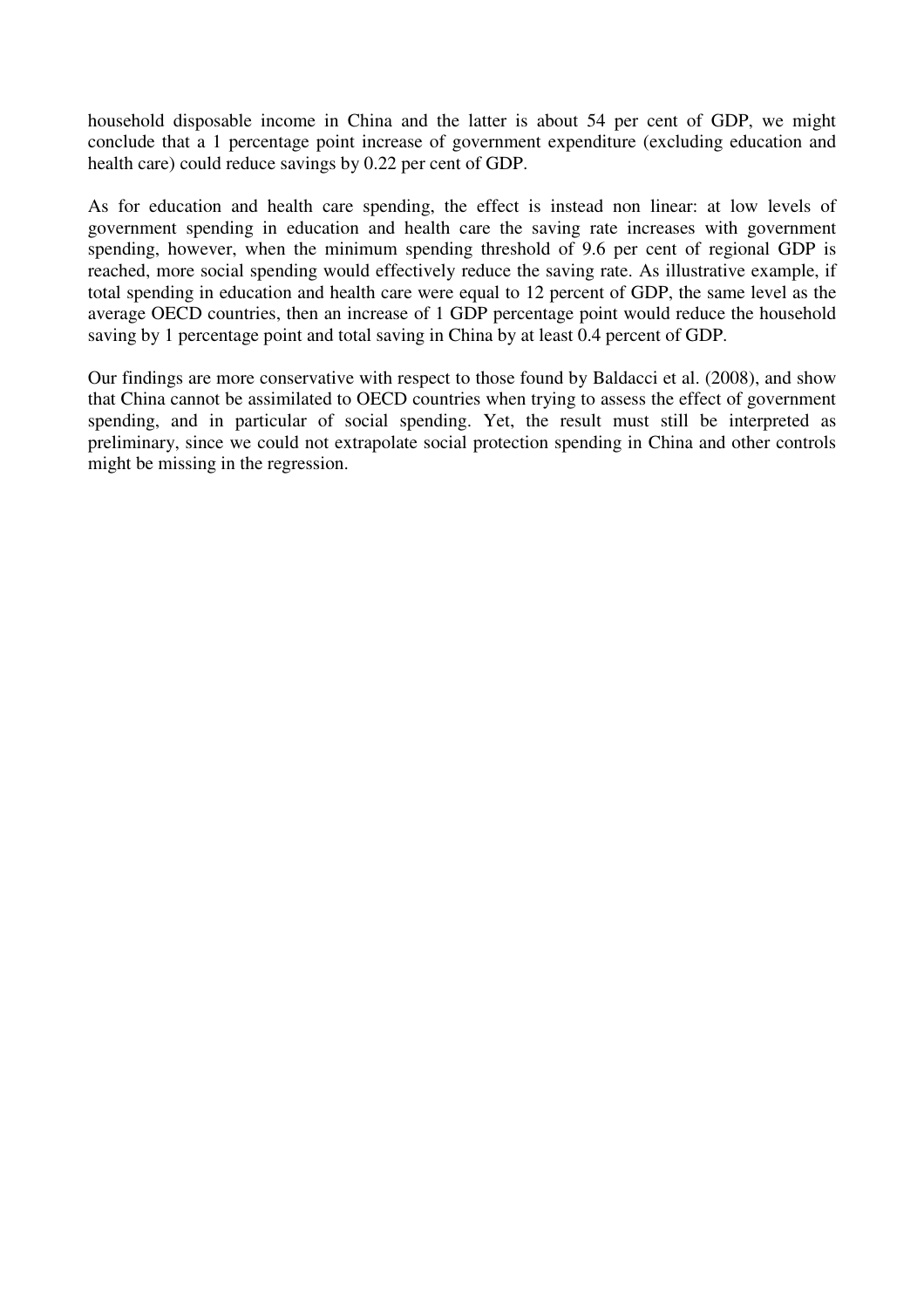## **Bibliography**

Barnett, S., and R. Brooks, 2010, "China: does government health and education spending boost consumption?" IMF Working Paper No. 10/16

Bernanke, B. (2005)

Carroll, C. (1997), 'Buffer-stock saving and the Life Cycle/Permanent Income Hypothesis'. *Quarterly Journal of Economics* 112

Chamon, M. and E. Prasad, 2008, "Why are saving rates of urban household in China rising?" Brookings Global Working paper No.27.

Hayashi, F. (1986), "Why Is Japan's Saving Rate So Apparently High?", in Fischer, S. (ed.), *NBER Macroeconomics Annual 1986*, pp. 147-210, Vol. I, MIT Press, Cambridge, MA.

Horioka C., and J. Wan, 2006, "The determinants of household saving in China: a dynamic panel analysis of provincial data" NBER Working Paper, No. 12723.

Jin et al. (2009) …..

Marconi, D., and S. Santoro, 2006, "Rural and urban households savings determinants in China". Bank of Italy, mimeo.

Modigliani, F., and S. Cao, 2004, "The Chinese saving puzzle and the life-cycle hypothesis" *Journal of economic literature 42(1)*: pp.145-70

OECD, 2004, "Comparison of households saving ratios: Euro area, United States, Japan" in *Statistic Brief*, no. 8.

OECD, 2010, Economic Surveys: China, OECD Paris.

Wei, S., and X. Zhang, 2009, "The competitive saving motive: evidence from rising sex ratios and saving rates in China" NBER working Paper No. 15093.

Wei, S. (2010) "The mystery of Chinese savings", *available at* http://voxeu.org/index.php?q=node/4568